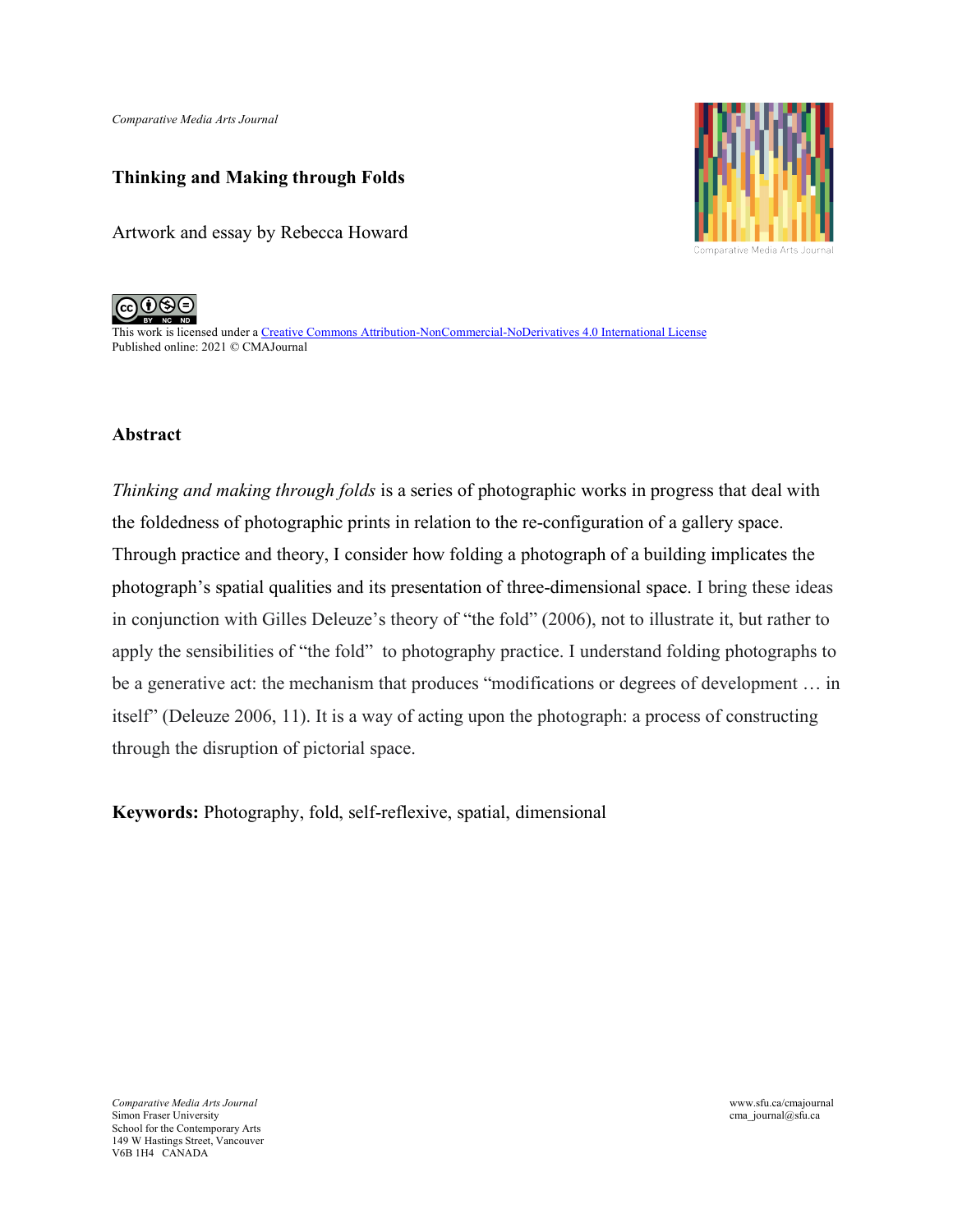To fold is to bend, to crease, to twist, to pleat, the double over, to incorporate, to combine, to layer, to bring together, to overturn, to enwrap, to modify, to disrupt. To fold involves, it involves an action, a movement, a hapticity, an agent, a process, a making time.

For Gilles Deleuze, "the fold" (2006) isn't a simple folding of paper or fabric, but rather a philosophy based on complex mathematical notions of multiplicity, continuance, and difference. Deleuze's fold offers a critique of Cartesian dualism, where the material and immaterial are understood, not as disparate, but connected through the movement of the fold. Importantly for me, Deleuze's fold has a powerful aesthetic and spatial dimension, described through the "operative function" of the baroque (Deleuze 2006, 3). Thus, abstract notions of folding are made tangible via its visual character, for instance, "transformational decors", mirrors, "painted skies" and "trompe l'oeil" (Deleuze 2006, 31). For Deleuze, they constitute an architecture of movement, continuance and re-reading, and something that "endlessly produces folds … pushing them to infinity" (Deleuze 2006, 3). Thinking with Deleuze, I consider whether folding the photograph might allow for a more dynamic reading: not as a fixed "arrest of time" (Gelder and Westgeest 2011, 64) but as something transformational and in flux, spatially and temporally. In addition, I have in mind his descriptions of multiplicity in relation to the photograph. Like the continuous structure of a labyrinth "the multiple is not only what has many parts but also what is folded in many ways" (Deleuze 2006, 3).

When making this work, I reflect on the reflexivity of the fold and the emphasis it places on the photograph itself. Nothing external is added and nothing is removed, modifications are generated from its own parts, from within. I explore the splintering, arbitrary, and non-linear structure of the fold and its ability to disrupt the intelligibility of an image, while simultaneously creating new forms and shapes.

I begin this project by photographing the interior space of a gallery. Paying close attention to its structural elements, I study the corners, the floor, the edges of the wall, and the white and black curtain that covers the door. I then print these photographs to a variety of sizes and begin making folds, so to create three-dimensions from the two-dimensional paper-prints.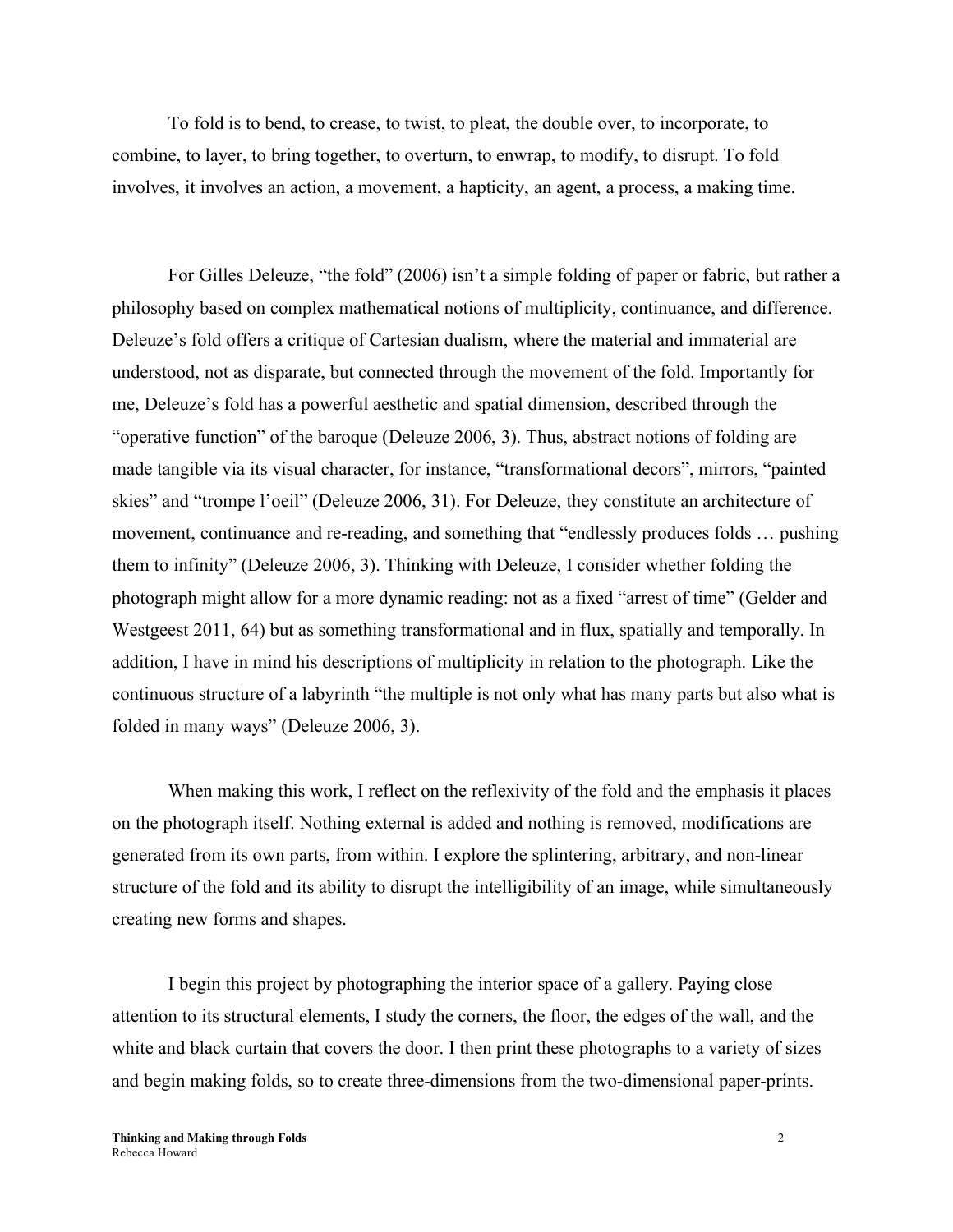Here, I consider how the gallery acts, not as a space to simply hang the photographs, but as an additional visual and material element, where new views of the space are constantly appearing and changing. Wrapped around the walls and draped across the floor, the structure and form of the paper-prints are shaped and molded to combine with the structure of the gallery, reconfiguring the space. The photographs aren't documents of the space, they become additional material and spatial components, like extensions or permutations of the gallery. Through the refolding and re-photographing of the space, the gallery is implicated in the multiplication and layering of space, revealing a kind of "meta-machine" (Soares 2018, 239). As Yve Lomax remarks, "the photograph doesn't seek to suppress the implication that something else is always involved, always affected" (Lomax 1995, 58).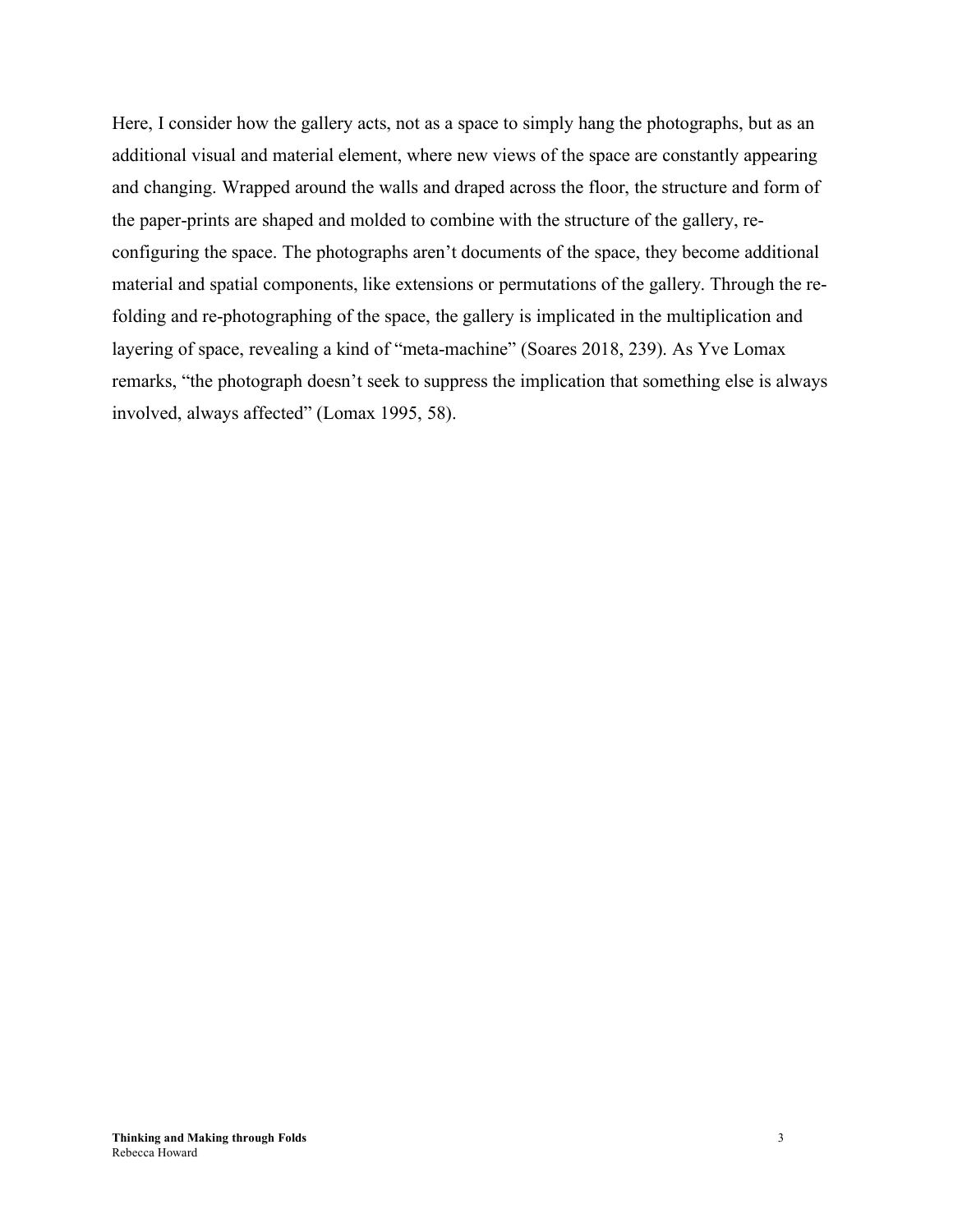







Rebecca Howard, from *Folding* series (2019-present day), digital prints, 1189 x 841mm